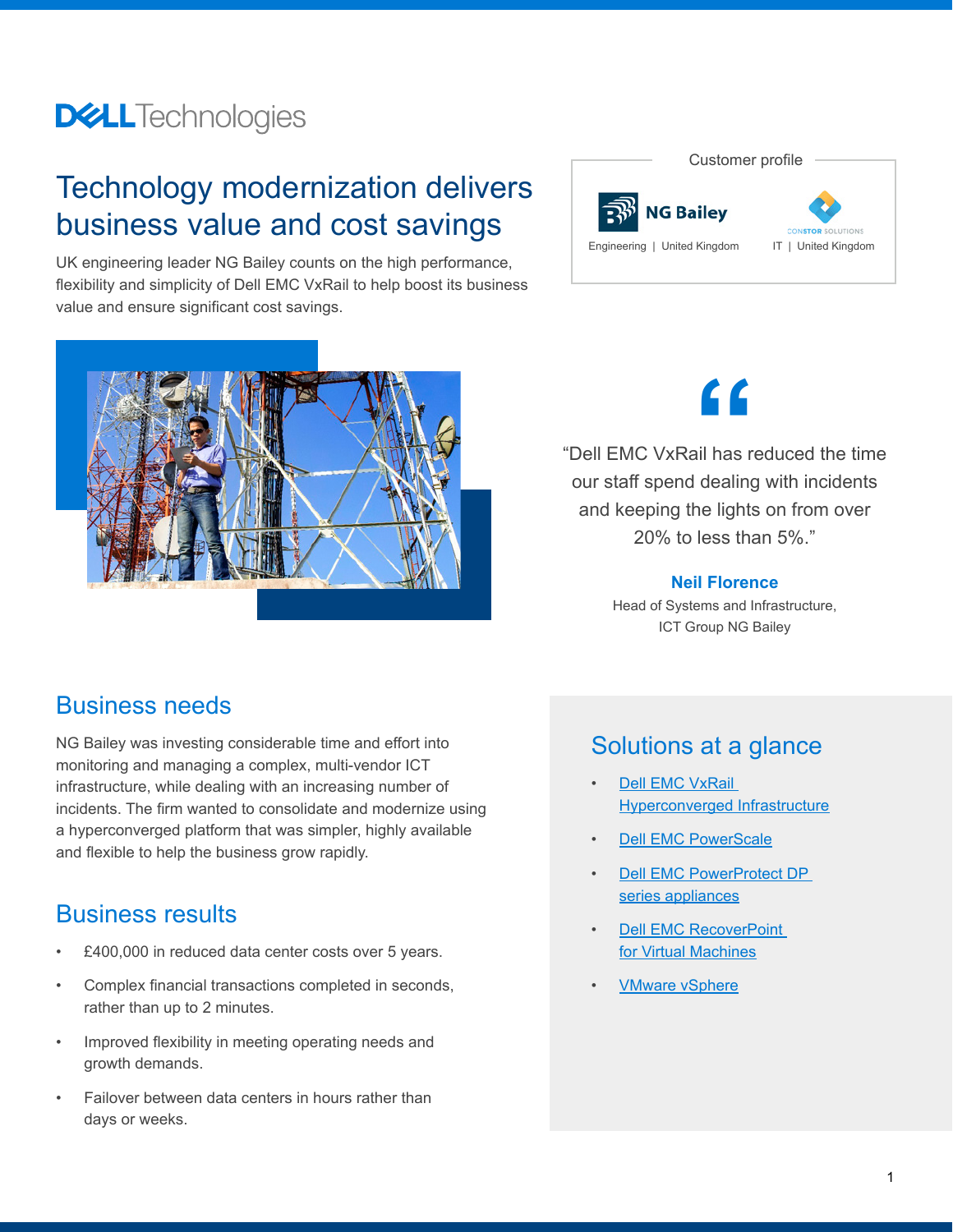# **"**

"The VxRail hyperconverged infrastructure integrates and simplifies everything, so we can focus on what the platform can do for the business."

#### **Neil Florence**

Head of Systems and Infrastructure, ICT Group NG Bailey

Founded a century ago in 1921, NG Bailey has grown from a small electrical contractor into an industry-leading engineering firm that has been instrumental in building some of the most innovative and groundbreaking projects across the UK.

A critical aspect of any job is using the latest tools and technologies. Recently, NG Bailey recognized that its own technology infrastructure needed a major facelift. Its mix of servers, storage and networking from various vendors was complex. In addition, the Information and Communications Technology (ICT) team was devoting an average of one employee's entire day each week to resolve an increasing number of incidents.

"We were having to babysit the old environment a lot," says Neil Florence, head of systems and infrastructure for NG Bailey's ICT Group. "Dell EMC VxRail has reduced the time one staffer spends dealing with incidents and keeping the lights on from over 20% to less than 5%."

## Creating a cloud-like model

VxRail provides NG Bailey with a modern platform it can costeffectively grow with over time. The firm has worked closely with Dell Financial Services to take advantage of APEX Flex on Demand, a cloud-like model that enables it to efficiently consume resources and manage costs — setting the firm up to move more operations to a hybrid cloud environment in the future.

NG Bailey relies on a six-node VxRail cluster in each of their two data centers to handle a range of workloads — including enormous Oracle databases. These databases have been much more stable than they were running on its previous infrastructure — with far fewer incidents since migrating to the Dell Technologies HCI platform. VxRail also allows the ICT team to move databases within its virtual environment as needed, which wasn't possible before.

"We have a whole different mindset," Florence explains. "We no longer have to dedicate someone to continually check for new versions, drivers and more. The VxRail hyperconverged infrastructure integrates and simplifies everything, so we can focus on what the platform can do for the business."

> **75%** less time devoted to management.